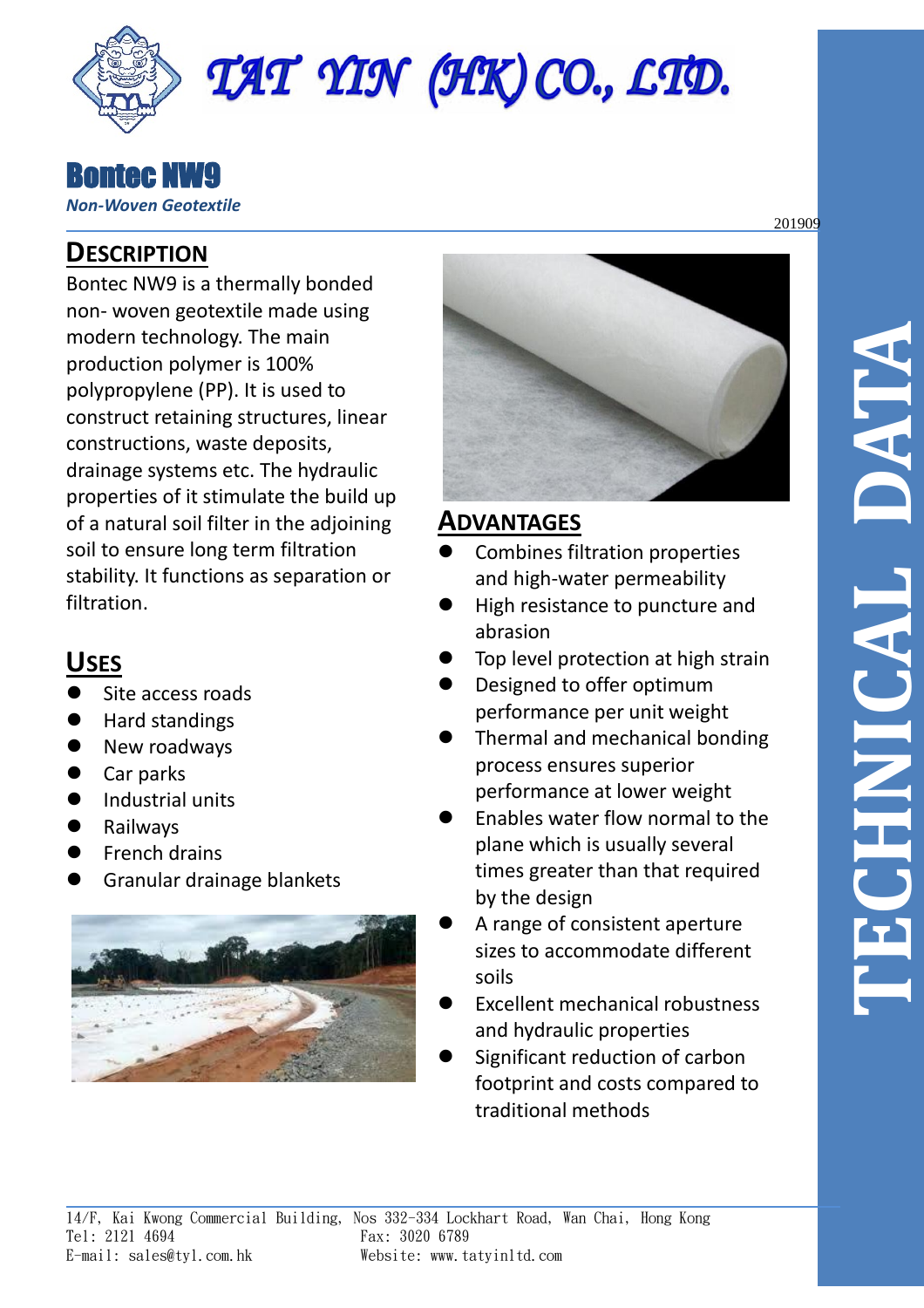*Non-Woven Geotextile*

Bontec NW9

201909

### **PHYSICAL & MECHANICAL PROPERTIES**

| <b>Property</b>                             | <b>Test Method</b>  | <b>Typical Results</b>               |
|---------------------------------------------|---------------------|--------------------------------------|
| Weight                                      | <b>EN ISO 9864</b>  | 110 g/m <sup>2</sup>                 |
|                                             |                     | 58 kg/roll                           |
| <b>Tensile Strength</b>                     | EN ISO 10319        | $9$ kN/m                             |
| Longitudinal                                |                     | $9$ kN/m                             |
| <b>Transverse</b>                           |                     |                                      |
| <b>Elongation</b>                           | <b>EN ISO 10319</b> |                                      |
| Longitudinal                                |                     | 45%                                  |
| <b>Transverse</b>                           |                     | 50%                                  |
| <b>Static Puncture (CBR)</b>                | <b>EN ISO 12236</b> | 1.5 kN                               |
| <b>Dynamic Perforation (Cone drop test)</b> | <b>EN ISO 13433</b> | 30 mm                                |
| <b>Water Permeability Normal to The</b>     | EN ISO 11058        | 108 $1/m^2/s$                        |
| Plane                                       |                     |                                      |
| <b>Opening Size</b>                         | <b>EN ISO 12956</b> | 0.115 mm                             |
|                                             |                     |                                      |
| Waterflow In The Plane -20 kPa              | EN ISO 12958        | $2 \times 10^{-7}$ m <sup>2</sup> /s |
| <b>Thickness at 2 kPa</b>                   | <b>EN ISO 9863</b>  | 1.1 <sub>mm</sub>                    |
| <b>Natural UV light</b>                     | <b>ASTM 4533</b>    | 100%                                 |
| <b>Chemical Resistance</b>                  | EN 14030            | 100%                                 |
| <b>Oxidation Resistance</b>                 | EN ISO 13438        | $>$ 90%                              |
| <b>Microbiological Resistance</b>           | EN 12225            | 100%                                 |
| <b>Hydrolases</b>                           | EN 12447            | 100%                                 |
| Polymer                                     |                     | 100% Polypropylene                   |
| <b>Density</b>                              |                     | 0.91 $\text{kg/m}^3$                 |
| <b>Melting Point</b>                        |                     | $165^{\circ}$ C                      |
| <b>Fiber Bonding</b>                        |                     | Mechanical/Thermal                   |





14/F, Kai Kwong Commercial Building, Nos 332-334 Lockhart Road, Wan Chai, Hong Kong Tel: 2121 4694 Fax: 3020 6789 E-mail: sales@tyl.com.hk Website: www.tatyinltd.com